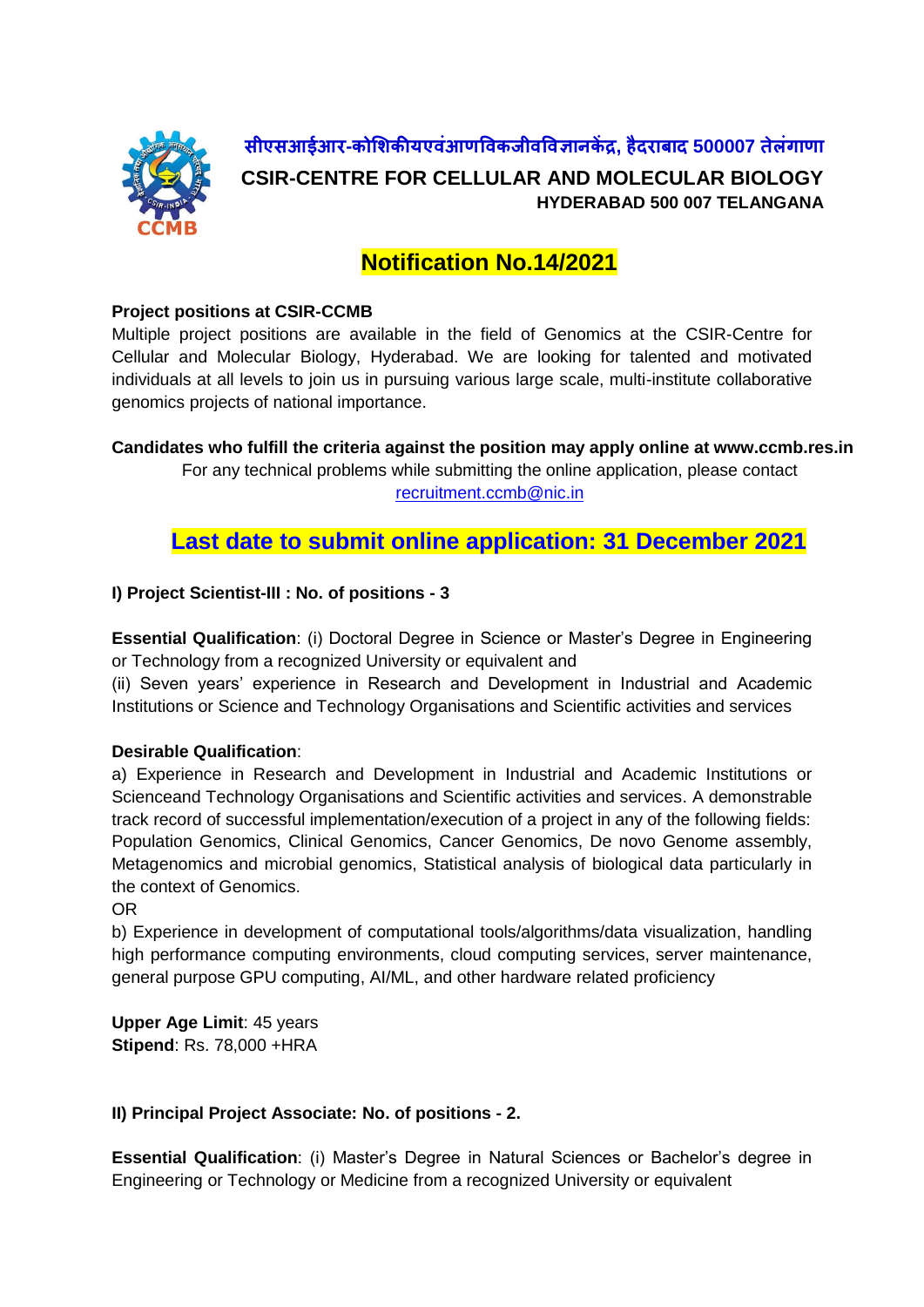# AND

(ii) Eight years' experience in Research and Development in Industrial and Academic Institutions or Science and Technology Organisations and Scientific activities and services OR

i) Doctoral Degree in Science / Engineering / Technology/ Pharma/ MD/ MS from a recognized University or equivalent

AND

(ii) Four years' experience in Research and Development in Industrial and Academic Institutions or Science and Technology Organisations and Scientific activities and services

# **Desirable Qualification**: Any of the following

a) Experience in analysis of high throughput genomic data such as Next Generation Sequencing based data. Should be well versed with Linux/bash/command line interface, and have the ability to create and modify custom pipelines for data analysis. OR

b) Good programming knowledge with proficiency in at least one language such as C, C++, R, Python, JS, or Perl, as demonstrated by publications or github profile or other code repositories. Experience with analysis of population level genomic data, clinical genomics, de novo genome assembly, cancer genomics, or metagenomics will be considered favorably OR

c) Experience in a NGS wet lab with various library preparation techniques including whole genomes, exomes, other targeted panels and RNA seq and in handling NGS machines from vendors like Illumina, Thermofisher, Pacbio, etc.

**Upper Age Limit**: 40 years **Stipend**: 49,000/- + HRA

## **III) Senior Project Associate: No. of positions – 1**

**Essential Qualification**: (i) Master's Degree in Natural Sciences or Bachelor's degree in Engineering or Technology or Medicine from a recognized University or equivalent AND

(ii) Four years' experience in Research and Development in Industrial and Academic Institutions or Science and Technology Organisations and Scientific activities and services OR

i) Doctoral Degree in Science / Engineering / Technology/ Pharma/ MD/ MS from a recognized University or equivalent

## **Desirable Qualification**: Any of the following

a) Experience in analysis of high throughput genomic data such as Next Generation Sequencing based data. Should be well versed with Linux/bash/command line interface, and have the ability to create and modify custom pipelines for data analysis. OR

b) Good programming knowledge with proficiency in at least one language such as C, C++, R, Python, JS, or Perl, as demonstrated by publications or github profile or other code repositories. Experience with analysis of population level genomic data, clinical genomics, de novo genome assembly, cancer genomics, or metagenomics will be considered favorably OR